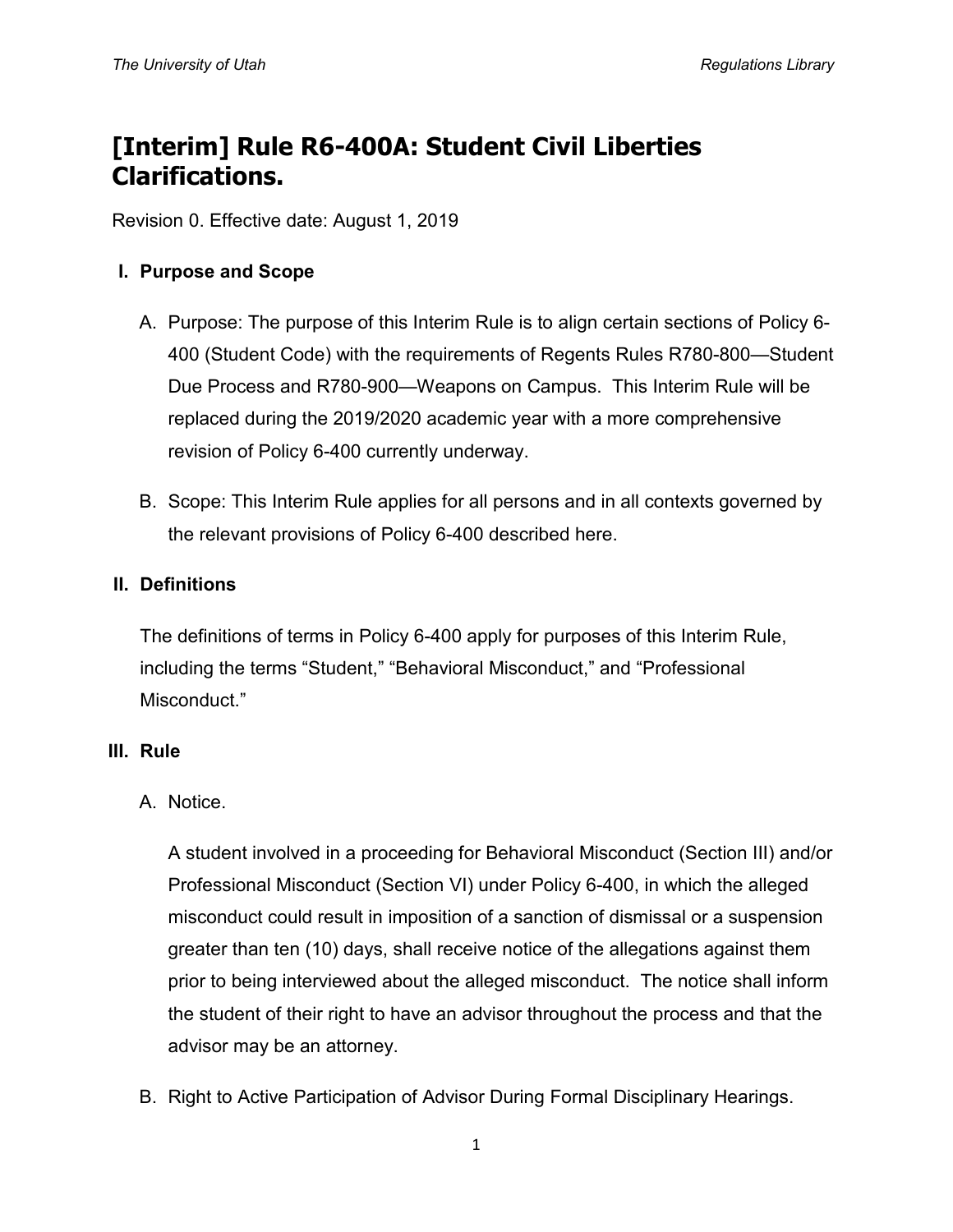A student involved in a formal adjudicatory hearing for Behavioral Misconduct (Section III) and/or Professional Misconduct (Section VI), under Policy 6-400, in which the alleged misconduct could result in imposition of a sanction of dismissal or a suspension greater than ten (10) days, may have their advisor (including an attorney) participate in, and advocate on their behalf, during the hearing.

C. Firearms Possession or Use.

It shall not be a violation of Policy 6-400 Section III-A-7 (Standards of Behavior possession or use of firearm) for a student to possess or use a firearm on University premises or at University activities unless such possession or use violates Utah law governing such possession or use.

# **IV. Rules, Procedures, Guidelines, Forms and other Related Resources**

A. Policy 6-400: Code of Student Rights and Responsibilities.

# **V. References**

- A. [Utah Code Ann. §53B-27-302:](https://le.utah.gov/xcode/Title53B/Chapter27/53B-27-P3.html?v=C53B-27-P3_2018050820180508) Student Civil Liberties Protection Act
- B. Utah Administrative Code [Rule R780-800-1](https://rules.utah.gov/publications/utah-adm-code/#/RegentsB) *et seq:* Student Due Process
- C. Utah Administrative Code [Rule R780-900-1](https://rules.utah.gov/publications/utah-adm-code/#/RegentsB) *et seq.:* Weapons on Campus

# **VI. Contacts**

The designated contact officials for this Regulation are:

- A. Policy Officer: Sr. Vice President for Academic Affairs and Sr. Vice President for Health Sciences. Vice President for Student Affairs
- B. Policy Owner (primary contact person for questions and advice): Dean of **Students**

See University Rule 1-001 for information about the roles and authority of policy owners and policy officers.

## **VII. History**